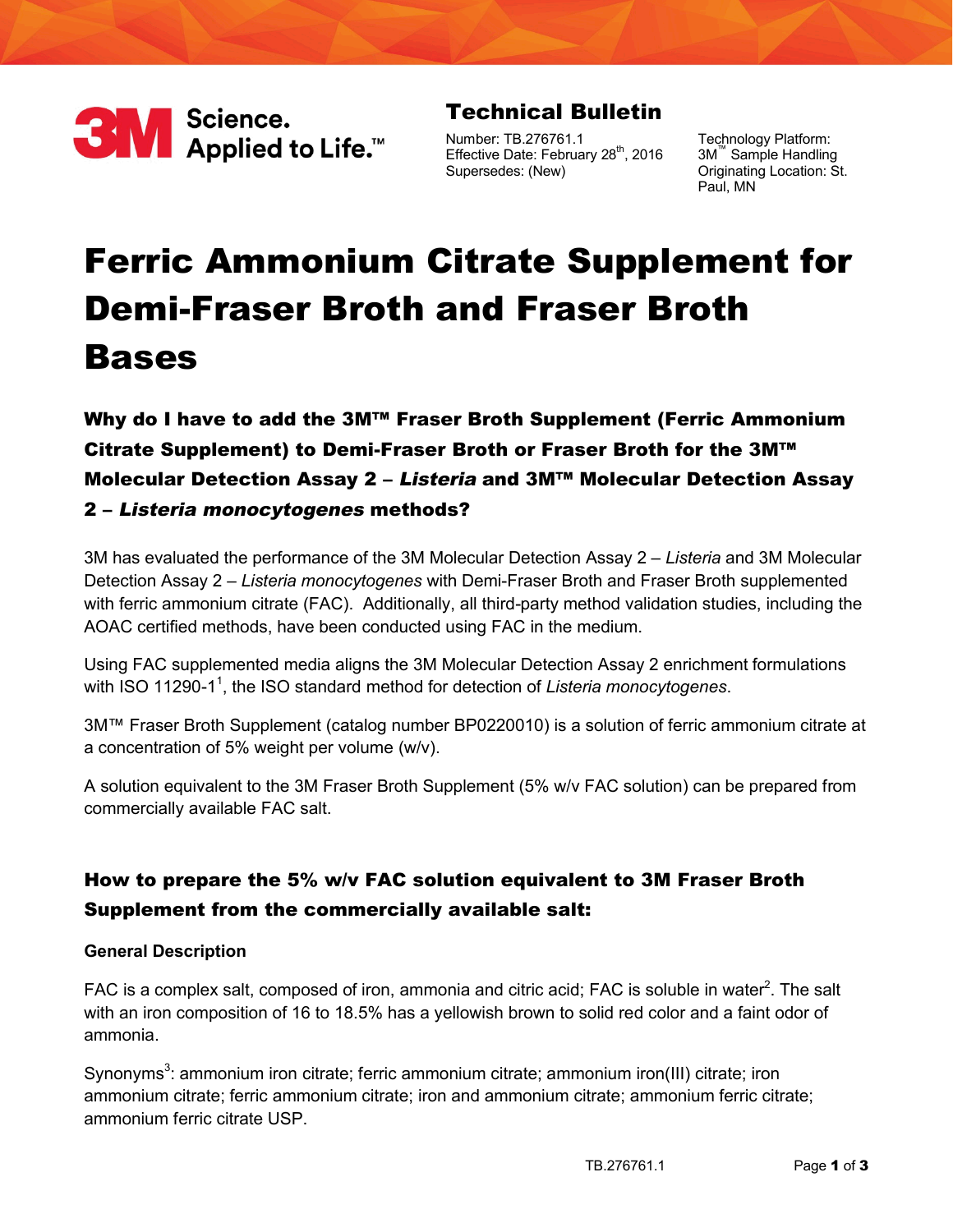CAS Number [1185-57-5](http://www.sigmaaldrich.com/catalog/search?term=1185-57-5&interface=CAS%20No.&N=0&mode=partialmax&lang=en®ion=US&focus=product) EC Number: 214-686-6 Molecular Formula:  $C_6H_8FeNO_7$ Molecular Weight: 261.97 g/mol

| <b>To prepare</b> | <b>FAC salt*</b> | <b>Distilled or</b><br><b>Deionized Water</b> | <b>Dissolve</b>                       | <b>Final volume</b>           |
|-------------------|------------------|-----------------------------------------------|---------------------------------------|-------------------------------|
| <b>10 mL</b>      | $0.5$ grams      | 5 mL                                          |                                       | Bring final volume to 10 mL   |
| 100 mL            | 5.0 grams        | 50 mL                                         | Stir until<br>completely<br>dissolved | Bring final volume to 100 mL  |
| 1 liter           | 50.0 grams       | 500 mL                                        |                                       | Bring final volume to 1000 mL |

#### **Table 1. Directions for the preparation of 5% w/v FAC solution:**

• Autoclave for 15 minutes at 15 psi, 121  $^{\circ}$ C. Alternatively FAC solution may be filter sterilized.<sup>1</sup>

- Final pH 7.2  $\pm$ 0.2 at 25 $^{\circ}$ C.
- FAC solution may be aliquoted in 10 mL fractions in 15 mL autoclavable tubes before autoclaving.
- FAC solution may be stored in larger volumes and aseptically added to the sterile media (see Table 2).
- Storage: 2-8°C, protected from light for up to but not longer than 12 months.

#### **Table 2. How to supplement base medium with prepared 5% w/v FAC solution:**

| <b>Volume of Medium</b> | <b>Volume of sterile Fraser Broth Supplement:</b> |  |  |
|-------------------------|---------------------------------------------------|--|--|
| 100 mL                  | $1.0 \text{ mL}$                                  |  |  |
| 225 mL                  | $2.25$ mL                                         |  |  |
| 475 mL                  | 4.75 mL                                           |  |  |
| 1 liter                 | $10 \text{ mL}$                                   |  |  |

#### **Can I add the FAC salt to the base medium before autoclaving?**

The FAC salt should **not** be added to the base before autoclaving. In accordance to ISO 11290-1, the sterile FAC supplement should be aseptically added to the base immediately before use<sup>1</sup>.

**\*Important Note:** *When ordering FAC make sure the composition of the FAC salt ordered has an iron content of 16.5 to 18.5% and a yellowish brown to solid red color.*

### **References**

1. ISO/IEC. (1996). ISO/IEC 11290-1:1996 Microbiology of Food and Animal Feeding Stuffs –Horizontal Method for the Detection of *Listeria monocytogenes* – Part 1: Detection Method (ISO 11290:1996).



**3M Food Safety** 3M Center Building 275-5W-05 St. Paul, MN 55144-1000 USA

1-800-328-6553 www.3M.com/foodsafety

3M is a trademark of 3M. Used under license in Canada. Please recycle. Printed in U.S.A. © 3M 2015. All rights reserved.